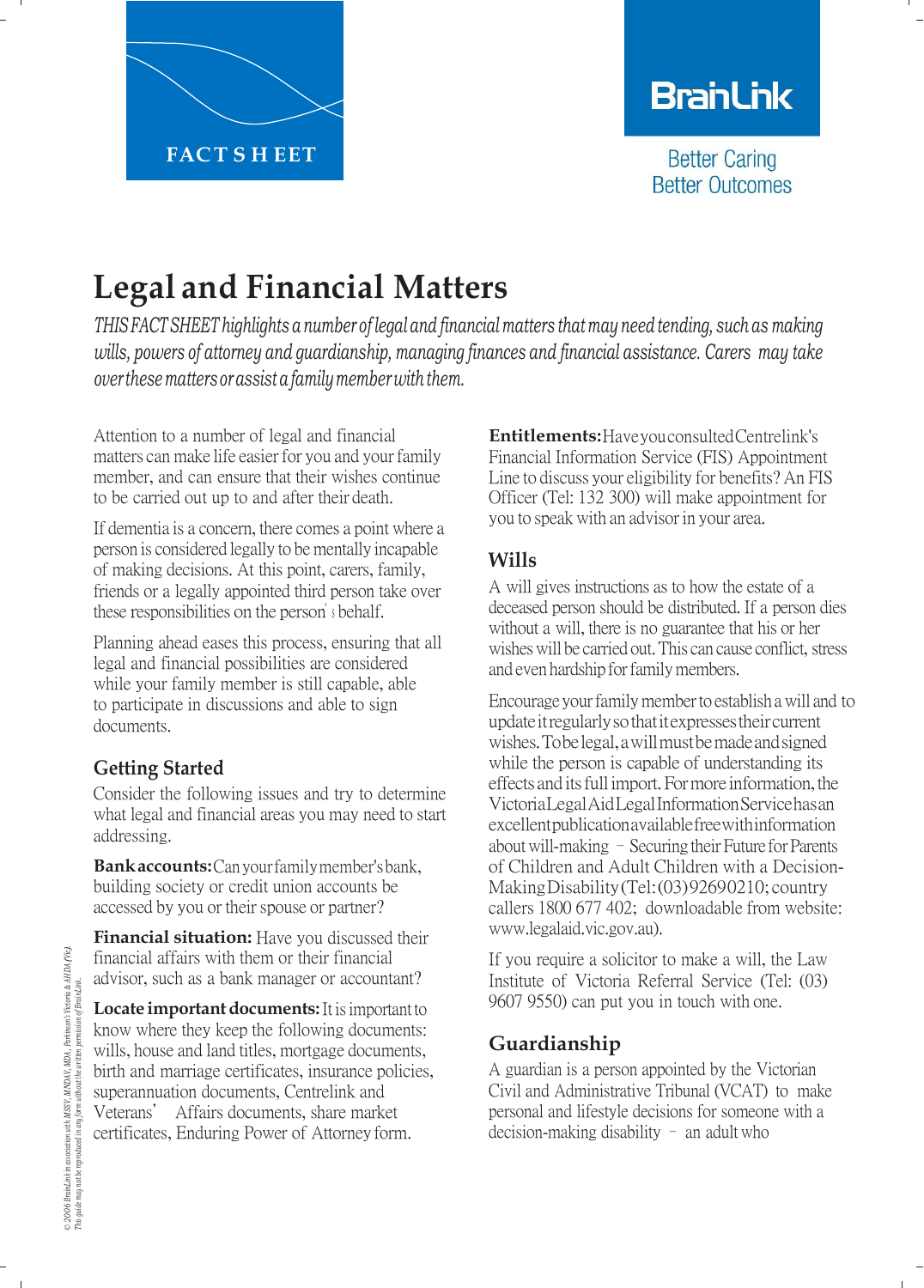is unable to make reasonable decisions because of their disability and for whom important decisions need to be made. The guardian is responsible for making decisions that respect the person's wishes and that are in the person'<sup>s</sup> best interests. Where possible, VCAT prefers to appoint a relative or friend of the person as their guardian. The initial application for guardianship is handled by the Office of the Public Advocate (Tel: 1300 309 337) before being handed over toVCAT.

**Administrators:** VCAT can also appoint an administrator to make financial and legal decisions for a person, such as managing their day-to-day finances. For more information, call the Office of the Public Advocate (Tel: 1300 309 337).

### **Enduring Powers of Attorney and Guardianship**

While a person is still mentally capable, they can sign Enduring Powers of Attorney and/or Guardianship to appoint someone they trust to look after their affairs in the event that they lose the capacity to make decisions, either temporarily or permanently. "Enduring" means that the power continues (endures) for as long as the person is unable to make decisions.

The powers granted by the Enduring Powers of Attorney may give the attorney (the person appointed) the right to do most things necessary to ensure the person is well cared for. Conditions can be imposed however, such as preventing the attorney from selling the person's house.

There are three different powers, each with its own area of decision-making:

› Enduring Power of Attorney – Financial: This is for making financial and legal decisions, such as managing a person'sbanking, property or paying their bills.

> Enduring Power of Attorney - Medical Treatment: This applies to making medical treatment decisions, such as agreeing to medication or surgery on a person's behalf.

> Enduring Power of Guardianship: This authority governs personal and lifestyle

decisions, such as where a person lives and the sort of health care they will receive. As a carer, you might consider arranging Enduring Powers of Attorney and Guardianship for yourself to ensure that your affairs, and the affairs of your family member, are managed in the event that you also become incapacitated.

Enduring Powers of Attorney and Guardianship are simple to make. The Office of the Public Advocate has produced the publication *Take Control – <sup>A</sup> Guide to Powers of Attorney and Guardianship*, which contains all the forms you need and easy instructions to complete each form. Forms are also available from most newsagents and legal stationers.

### **Disability Services Legislation**

Any disability and aged-care services funded by government are required to achieve certain standards and to protect a person's human rights.

#### **Financial Assistance**

Below is a summary of financial assistance that is available under a number of government schemes and programs.

**Carers'Pension:** Available toa person providing personal care and attention or constant supervision to a person with a severe physical, intellectual or psychiatric disability. Eligibility depends on a number of criteria, including assets, income and other benefits received.